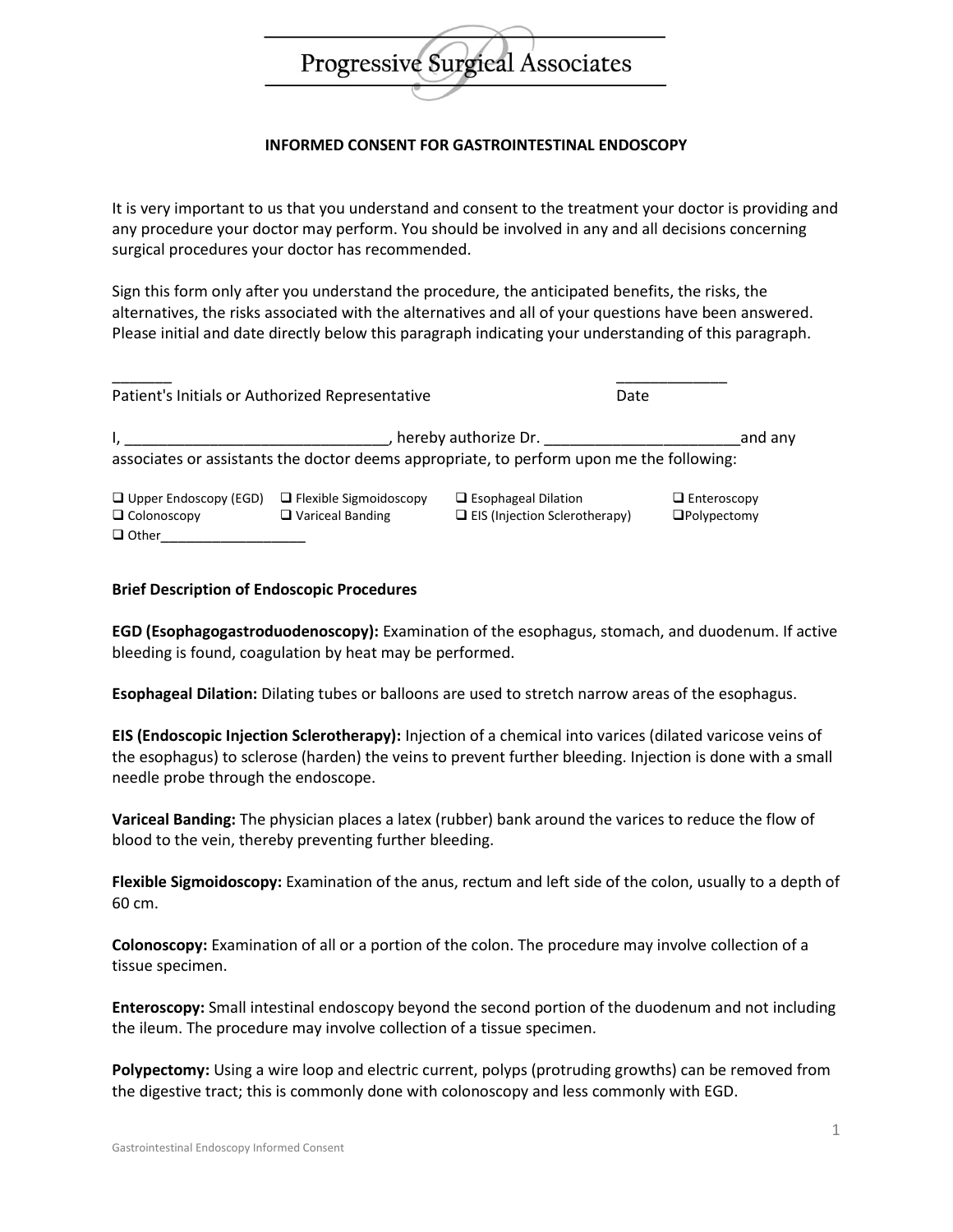The doctor has explained to me the potential benefits of gastrointestinal endoscopy. However, I understand there is no certainty that I will achieve these benefits and no guarantee has been made to me regarding the outcome of the procedure. I also authorize the administration of sedation and/or anesthesia as may be deemed advisable or necessary for my comfort, well-being, and safety. In most cases of gastrointestinal endoscopy, conscious sedation is used, which is the administration of IV medications prior to the procedure to achieve a state of relaxation sufficient to improve tolerance for the procedure but not result in significant depression of breathing or total inability to respond.

**Progressive Surgieal Associates** 

Gastrointestinal endoscopy involves the direct visualization of the digestive tract with lighted instruments. My physician has advised me to have this type of examination. At the time of my examination, the lining of the digestive tract will be inspected thoroughly and possibly photographed. If an abnormality is seen or suspected, a small portion of tissue (biopsy) may be removed or the lining may be brushed. These samples are sent for laboratory study to determine if abnormal cells are present. Small growths (polyps), if seen, may also be removed.

I understand that although gastrointestinal endoscopy is a safe and effective means of examining the gastrointestinal tract, it is not a hundred percent accurate in diagnosis. In a small percentage of cases a failure of diagnosis or a misdiagnosis may result.

## **Principal Risks and Complications**

The doctor has explained to me that there are risks and possible undesirable consequences associated with any procedure including, but not limited to:

**Perforation:** Passage of the instrument may result in an injury to the gastrointestinal tract wall with possible leakage of gastrointestinal contents into the body cavity. If this occurs, surgery to close the leak and/or drain the region is usually required.

**Bleeding:** Bleeding, if it occurs, is usually a complication of biopsy, polypectomy or dilation. Management of this complication may consist only of careful observation, or may require transfusions or a surgical operation.

**Conscious Sedation Medication and Pregnancy:** I understand that to keep me comfortable during the procedure, either my doctor or a registered nurse directed by my doctor will administer medication defined as *conscious sedation*.

- I understand that there are risks involved with anesthesia, including conscious sedation, and to my knowledge, I am not pregnant.
	- *initial*
- If there is any question that I may be pregnant, then I will allow a urine pregnancy test to be performed prior to my procedure.

*initial*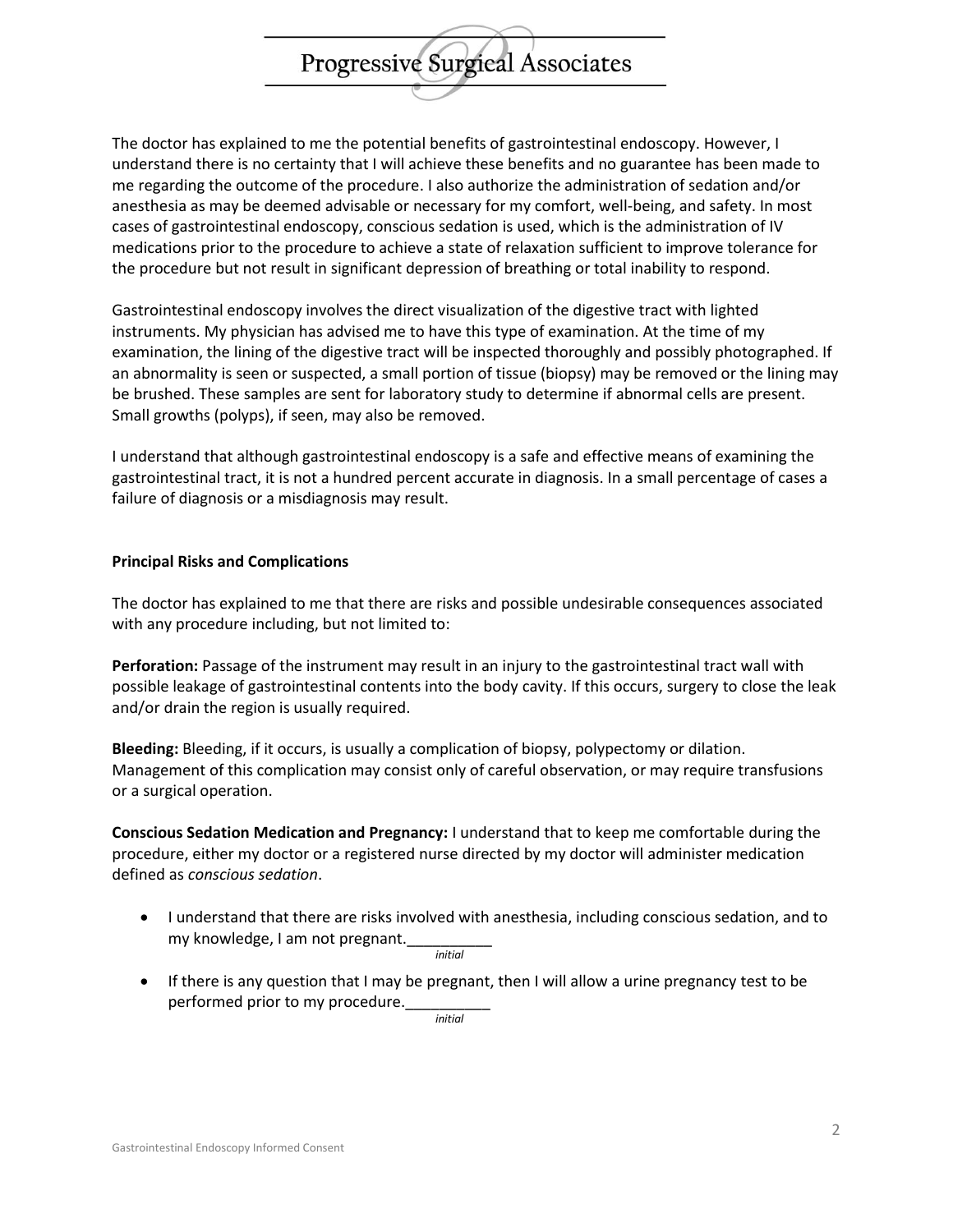Progressive Surgical Associates

**Missed Lesions (Polyps and Cancer):** During my colonoscopy the physician will attempt to identify all polyps and cancer, and remove all polyps if possible. Although colonoscopy is the best test to find and remove these lesions, there is a small chance that one or more may be missed.

**Splenic Tear:** As the scope passes through the splenic flexure in the colon, there is the rare possibility that an injury can occur to the spleen. A splenic tear is an abrasion on the spleen that could result in hospitalization, the need for blood transfusion, and may even require surgery to treat.

**Other risks** include, but are not limited to, blood loss, transfusion reactions, infection, heart complications, blood clots, loss of or loss of use of body part, other neurological injury, respiratory problems, decrease in blood pressure, allergic reaction, slurred speech, unaroused sleep, impaired cardiovascular function, aspiration and pneumonia, heart attack, damage to teeth or dental work (when instruments are inserted through the mouth), collapsed lung when visualizing the respiratory tract (a special tube may be placed into the chest to re-expand the lung when this occurs), nose and throat pain, clotting or infection in the vein where medication is given and/or death. Instrument failure is also extremely rare but remains a remote possibility. Drug reactions and complications from other diseases are possible. I understand that if I need blood or blood products these carry a risk of contracting HIV/AIDS, hepatitis, or other diseases.

## **I HAVE INFORMED MY PHYSICIAN OF ALL MY ALLERGIC TENDENCIES AND MEDICAL PROBLEMS.**

I understand that older patients and those with extensive diverticulitis are more prone to complications and that all of the above complications are possible but occur with a very low frequency. Occasionally one or more of these complications could result in transfer to the hospital for hospitalization, blood transfusion, or the need for surgical intervention for correction. If I have any questions about the frequency of these complication related to my own case, I will discuss this with my physician.

In permitting my doctor to perform the procedure, I understand that unforeseen conditions may be revealed that may necessitate change or extension of the original procedure or a different procedure(s) than those already explained to me. I therefore authorize and request that the above-named physician, his/her assistants, or his/her designees perform such procedure(s) as necessary and desirable in the exercise of his/her professional judgment.

In the unlikely event that one or more of the above inherent complications may occur, my physician or covering physician will take appropriate and reasonable steps to help manage the clinical situation and be available to me and my family to address our concerns and questions.

The reasonable alternatives to gastrointestinal endoscopy, as well as the risks to the alternatives, have been explained to me. The alternatives include but are not limited to the other diagnostic or therapeutic procedures such as medical treatment, x-ray and surgery. Another option is to choose no diagnostic studies and/or treatment.

I hereby authorize the doctor and/or hospital or surgical facility to utilize or dispose of removed tissues, parts or organs resulting from the procedure authorized above.

I consent to any photographing or videotaping of the procedure that may be performed, provided my identity is not revealed by the pictures or by descriptive texts accompanying them.